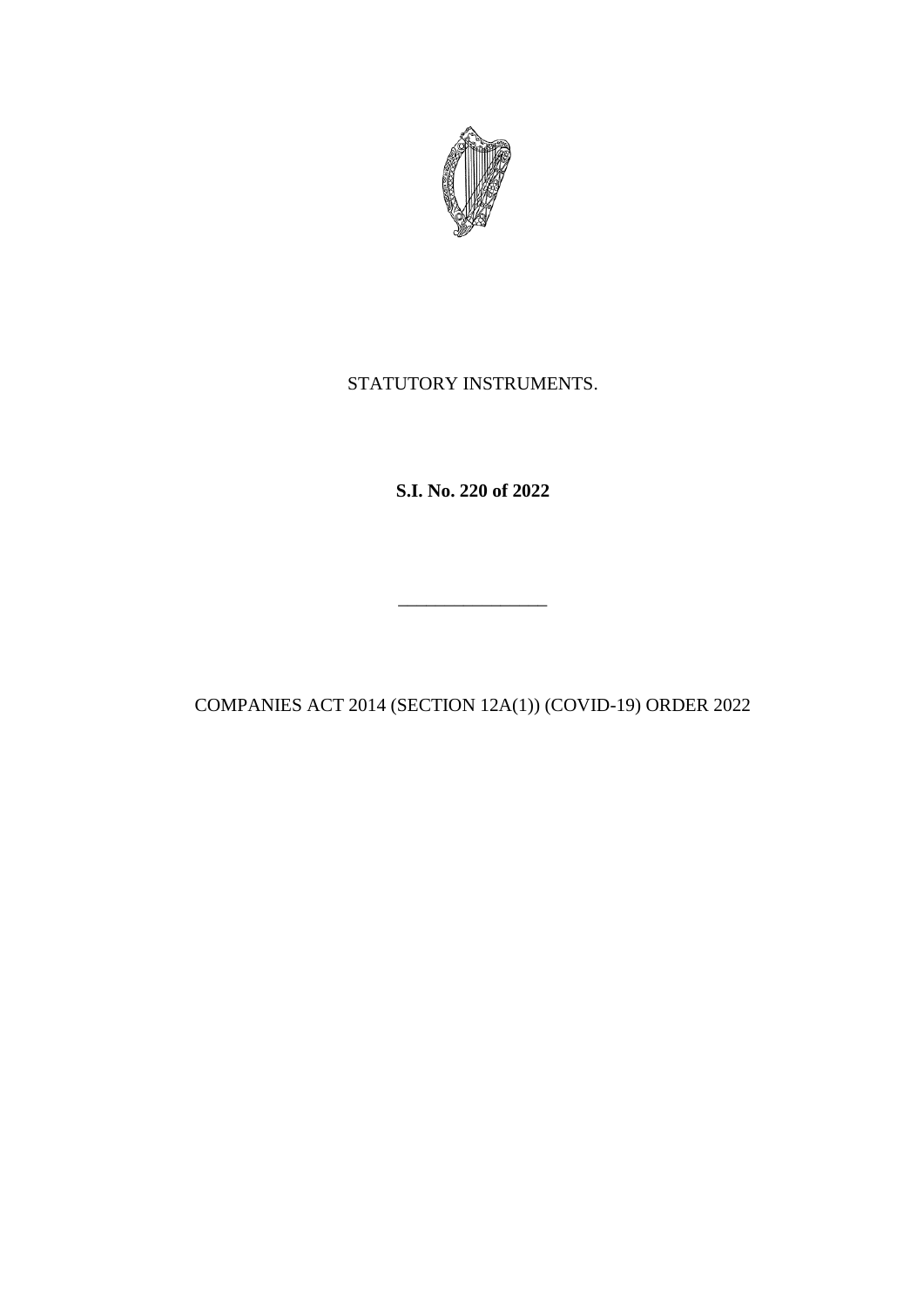## S.I. No. 220 of 2022

## COMPANIES ACT 2014 (SECTION 12A(1)) (COVID-19) ORDER 2022

WHEREAS the Companies (Miscellaneous Provisions) (Covid-19) Act 2020 (No. 9 of 2020), having regard to the risk to human life and public health posed by the spread of the disease known as Covid-19 and in response to the economic difficulties caused by that disease, made exceptional provision;

WHEREAS Part 2 of the said Act amended the Companies Act 2014 (No. 38 of 2014) to make exceptional provision in relation to the operation of certain provisions of the Companies Act 2014 for a certain period and such other period (if any) as may be specified by order of the Government;

WHEREAS the definition of "interim period" (inserted by section 3 of the Companies (Miscellaneous Provisions) (Covid-19) Act 2020) in section 2 of the Companies Act 2014 has defined that period as beginning on the commencement of section 3 of the Companies (Miscellaneous Provisions) (Covid-19) Act 2020 and ending on 31 December 2020, and such other period (if any) as may be specified by order under section 12A of the Companies Act 2014;

WHEREAS the Minister for Enterprise, Trade and Employment (as adapted by the Business, Enterprise and Innovation (Alteration of Name of Department and Title of Minister) Order 2020 (S.I. No. 519 of 2020)) by order dated 20 August 2020 entitled the Companies (Miscellaneous Provisions) (Covid-19) Act 2020 (Commencement) Order 2020 (S.I. No. 320 of 2020) appointed the 21st day of August 2020 as the day on which the Companies (Miscellaneous Provisions) (Covid-19) Act 2020 came into operation;

WHEREAS subsection (1) of section 12A of the Companies Act 2014 provides that the Government may, at the request of the Minister for Enterprise, Trade and Employment made after consultation with the Minister for Health, from time to time, by order extend the interim period, either generally or with reference to any particular purpose or provision, for such period as they consider appropriate if they are satisfied that, having had regard to the matters referred to in paragraphs (a) to (d) of subsection (1) of the said section 12A, the making of such order is in the public interest;

WHEREAS the Government by order dated 15 December 2020 entitled the Companies Act 2014 (Section 12A(1)) (Covid-19) Order 2020 (S.I. No. 672 of 2020) specified the period beginning on 1 January 2021 and ending on 9 June 2021 as the period to which the interim period, as defined in section 2 (amended by section 3 of the Companies (Miscellaneous Provisions) (Covid-19) Act 2020) of the Companies Act 2014, shall be extended in respect of the amendments

*Notice of the making of this Statutory Instrument was published in "Iris Oifigiúil" of* 29*th April,* 2022*.*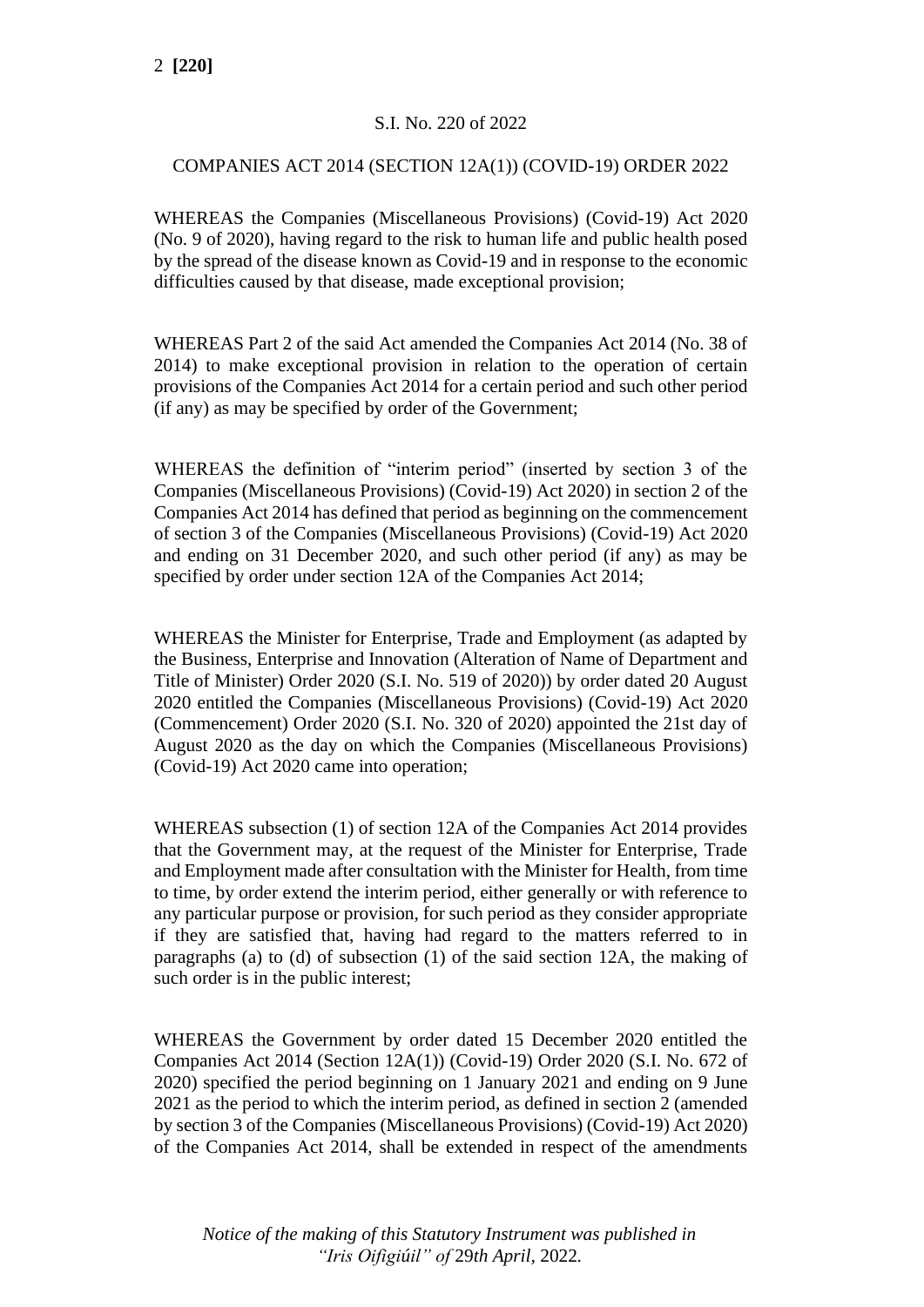effected by sections 3 to 9, section 11, sections 13 to 16 and sections 18 to 25 of the Companies (Miscellaneous Provisions) (Covid-19) Act 2020;

WHEREAS the Government by further order dated 18 May 2021 entitled the Companies Act 2014 (Section 12A(1)) (Covid-19) Order 2021 (S.I. No. 254 of 2021) specified the period beginning on 10 June 2021 and ending on 31 December 2021 as the period to which the interim period, as defined in section 2 (amended by section 3 of the Companies (Miscellaneous Provisions) (Covid-19) Act 2020) of the Companies Act 2014, shall be extended in respect of the amendments effected by sections 3 to 9, section 11, sections 13 to 16 and sections 18 to 25 of the Companies (Miscellaneous Provisions) (Covid-19) Act 2020;

WHEREAS the Government by further order dated 7 December 2021 entitled the Companies Act 2014 (Section 12A(1)) (Covid-19) (No. 2) Order 2021 (S.I. No. 725 of 2021) specified the period beginning on 1 January 2022 and ending on 30 April 2022 as the period to which the interim period, as defined in section 2 (amended by section 3 of the Companies (Miscellaneous Provisions) (Covid-19) Act 2020) of the Companies Act 2014, shall be extended in respect of the amendments effected by sections 3 to 9, section 11, sections 13 to 16 and sections 18 to 25 of the Companies (Miscellaneous Provisions) (Covid-19) Act 2020;

AND WHEREAS the Minister for Enterprise, Trade and Employment, having consulted with the Minister for Health, has made a request in accordance with subsection (1) of section 12A of the Companies Act 2014;

NOW the Government, being satisfied that, having had regard to the matters referred to in paragraphs (a) to (d) of subsection (1) of section 12A of the Companies Act 2014, the making of such order is in the public interest and, in exercise of the powers conferred on them by subsection (1) of section 12A of the Companies Act 2014, hereby order as follows:

1. This Order may be cited as the Companies Act 2014 (Section 12A(1)) (Covid-19) Order 2022.

2. In this Order "Act of 2020" means the Companies (Miscellaneous Provisions) (Covid-19) Act 2020 (No. 9 of 2020).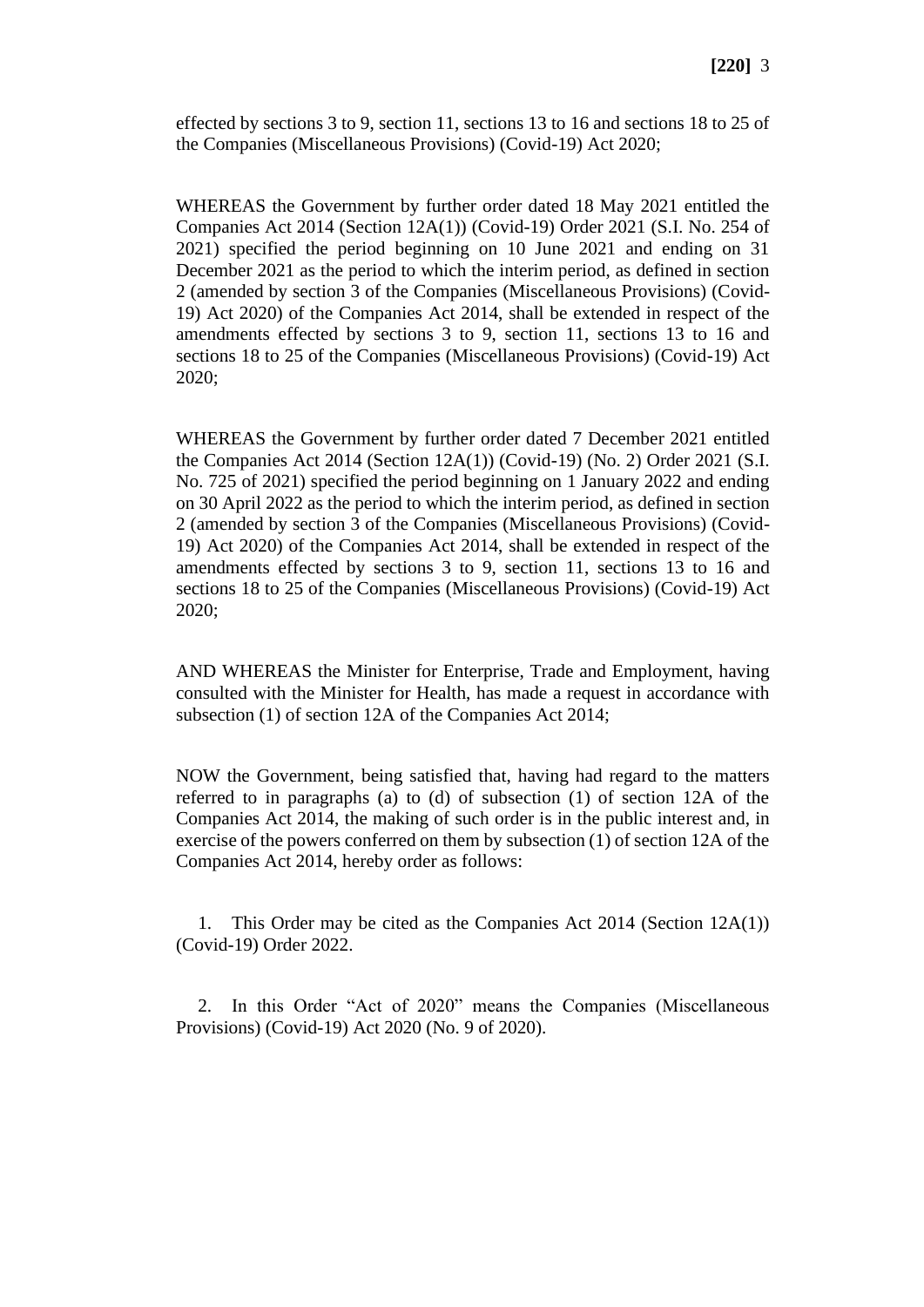3. The period beginning on 1 May 2022 and ending on 31 December 2022 is hereby specified as the period to which the interim period as defined in section 2 (amended by section 3 of the Act of 2020) of the Companies Act 2014 (No. 38 of 2014) shall be extended in respect of the amendments effected by the following sections of the Act of 2020:

- (*a*) sections 3 to 9;
- (*b*) section 11;
- (*c*) sections 13 to 16;
- (*d*) sections 18 to 25.



GIVEN under the Official Seal of the Government, 26 April, 2022.

MICHEÁL MARTIN, Taoiseach.